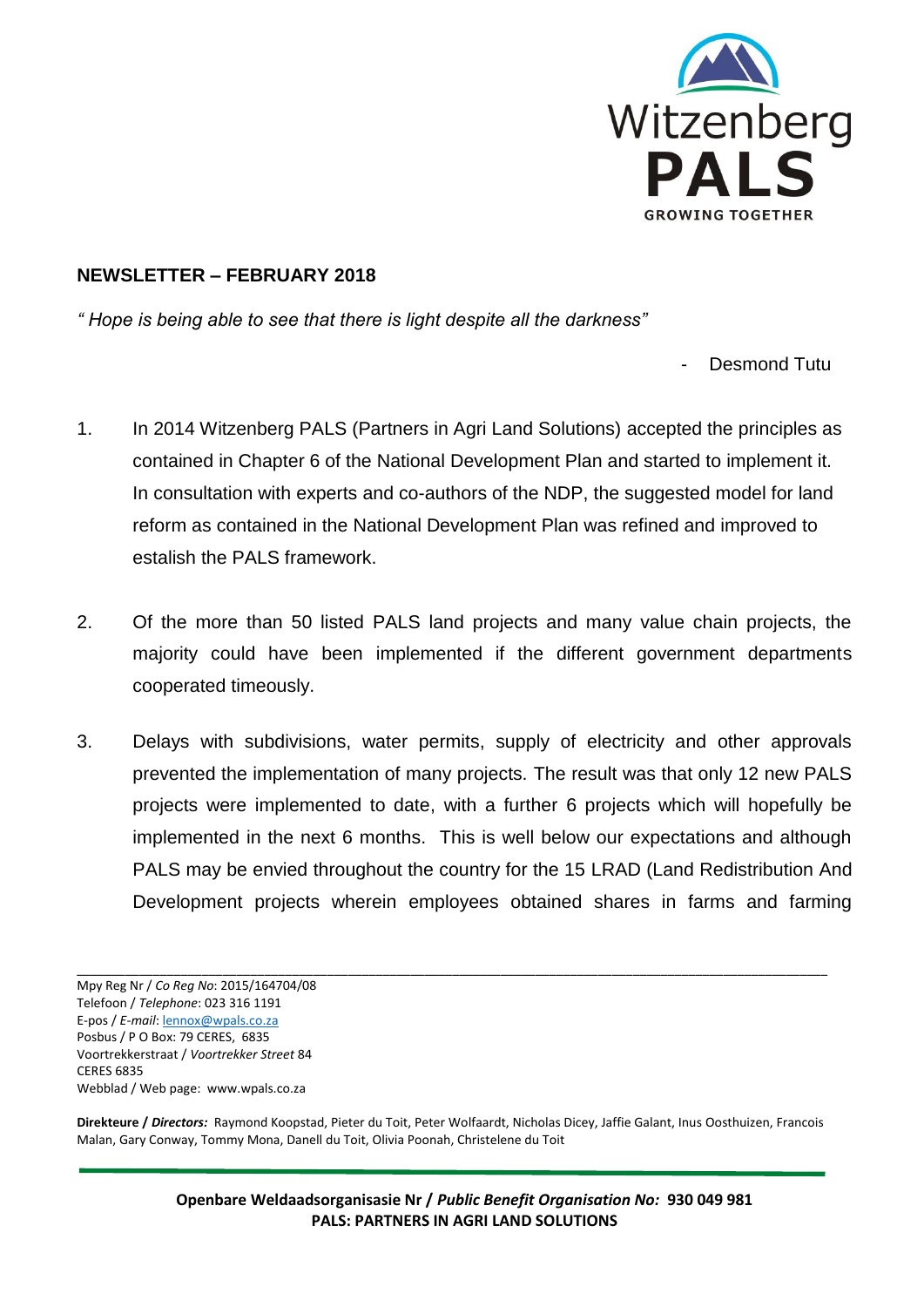businesses) and the 12 new PALS projects, we would have liked to see a further 20 PALS projects already implemented.

- 4. We do however realise that what PALS achieved in 3 years, namely to test the PALS framework properly and to implement sustainable projects for black farmers and establish 12 new agricultural businesses, is substantial progress in light of the many national land reform failures which were financed with taxpayers money. PALS as a private initiative did not receive any financial assistance from Government to enable the acquisition and transfer of land to new PALS companies/beneficiaries.
- 5. Our members, namely the participating producers and the many black beneficiaries in listed projects, are highly frustrated at the loss of opportunities for our new generation of emerging farmers. Delays with subdivisions of land already resulted in the loss of at least 2 years income, for these emerging farmers. The current drought's impact would also have been much less, if permits for the enlargement of dams to store surplus winter water, were granted timeously. The surplus winter water could then have been stored in the preceding 4 years.
- 6. The Department of Water Affairs and Sanitation and the Department of Rural Development and Land Reform failed to deliver on their promises and blatantly failed to adhere to their Constitutional mandate. This resulted in many opportunities that were lost for our black farmers.
- 7. We know however that despite difficult political and other issues, our producers, their partners and employees still believe to do the right thing in the correct manner. We will therefore proceed to implement land reform projects without government assistance, and will show South Africa that land reform can be implemented in a manner that supports economic growth, job creation and social harmony.
- 8. The current drougth will hopefully be broken with a good winter. We believe that the new ANC President as co-drafter and protector of the NDP, will now ensure that the NDP is implemented effectively and to its full extent. For this to happen state departments must enable land reform and cooperate with the private sector. Political commentators agree that under the leadership of the new president, the NDP will be an important policy document.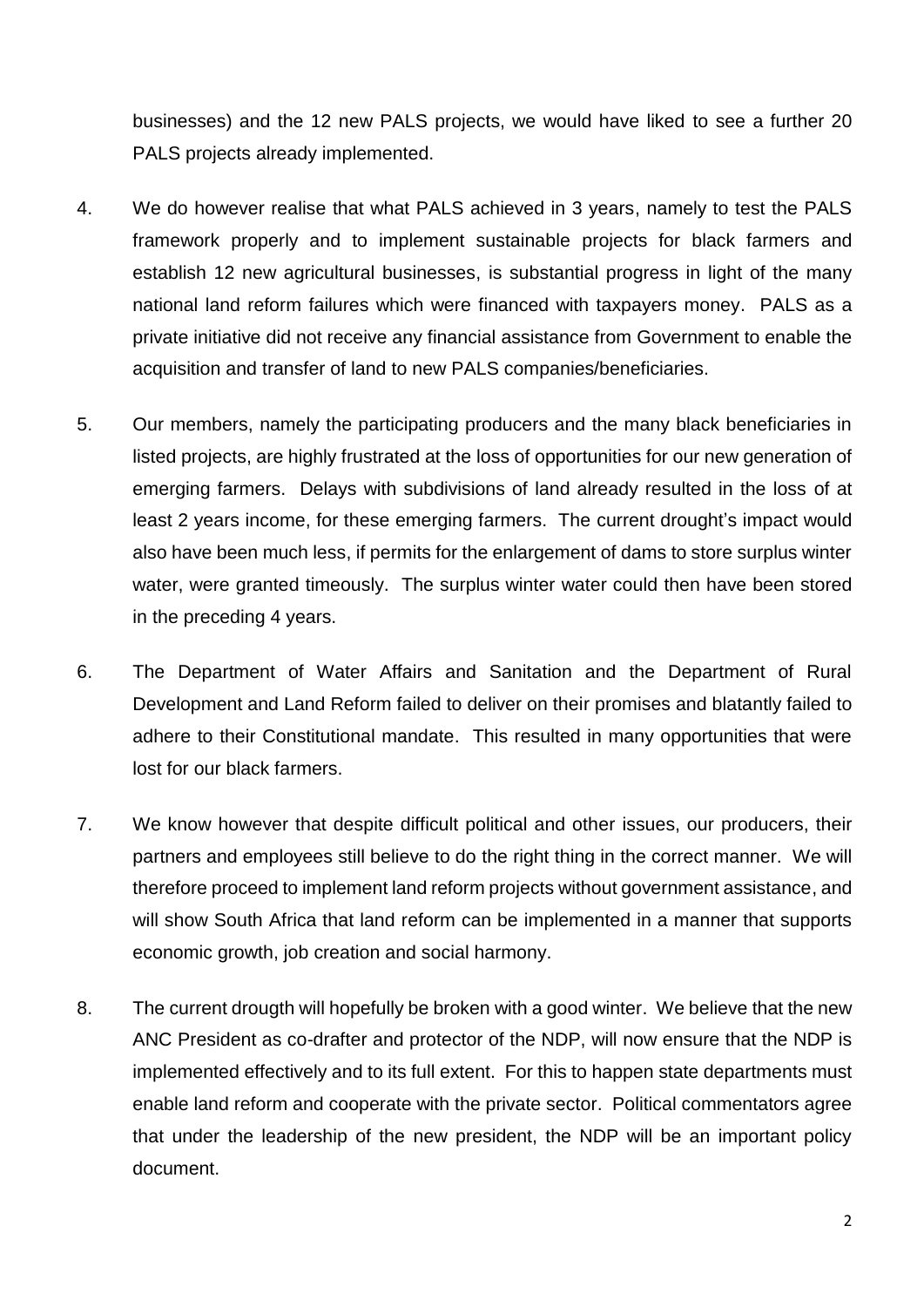- 9. In the Eastern Cape, Limpopo and many other regions of our country, agricultural leaders and communities agree with the principles that PALS stand for, and which is implemented in PALS projects.
- 10. Successful land reform in a manner that supports economic growth, food security and social harmony is of vital importance to all South Africans. To expropriate land or just donate land is not the solution. To give proper training and mentorship and to enable black farmers and white commercial farmers to be partners in building and growing new agricultural businesses, is the answer. The fact that employees in these businesess also receive a percentage of profits to improve their socio economic circumstances and that the black farmer has the option to become the sole shareholder, are other important aspects of the PALS framework.
- 11. The attached article which were published in Farmers Weekly as well as the article regarding the NDP and the suggested land reform model, provides relevant information to you and you are encouraged to read it.
- 12. Politics and own interest must not result in a situation where South Africa make the same mistakes as Zimbabwe. At least we all know what must be done and how land reform can be expedited in a sustainable manner.
- 13. A PALS delegation visited Luthuli House in 2014 and also presented the initiative to the relevant Ministers in early 2015. This was done to obtain approval for implementation of the initiative and the many PALS projects. Unfortunately the officials and the political situation in the country obstructed the implementation of several projects in the last 3 years. This is not acceptable on any level.
- 14. Politics, the current drought or individual agendas may not prevent us to do what is vital for our country. That is to implement sustainable land reform projects without further delay.
- 15. We can therefore not wait a further 3 years for state departments to hold up land reform, but must proceed with innovative ways to continue implementing PALS projects. Our black farmers and beneficiaries in listed projects may as last resort consider an application to the Constitutional Court to compel state departments to comply with their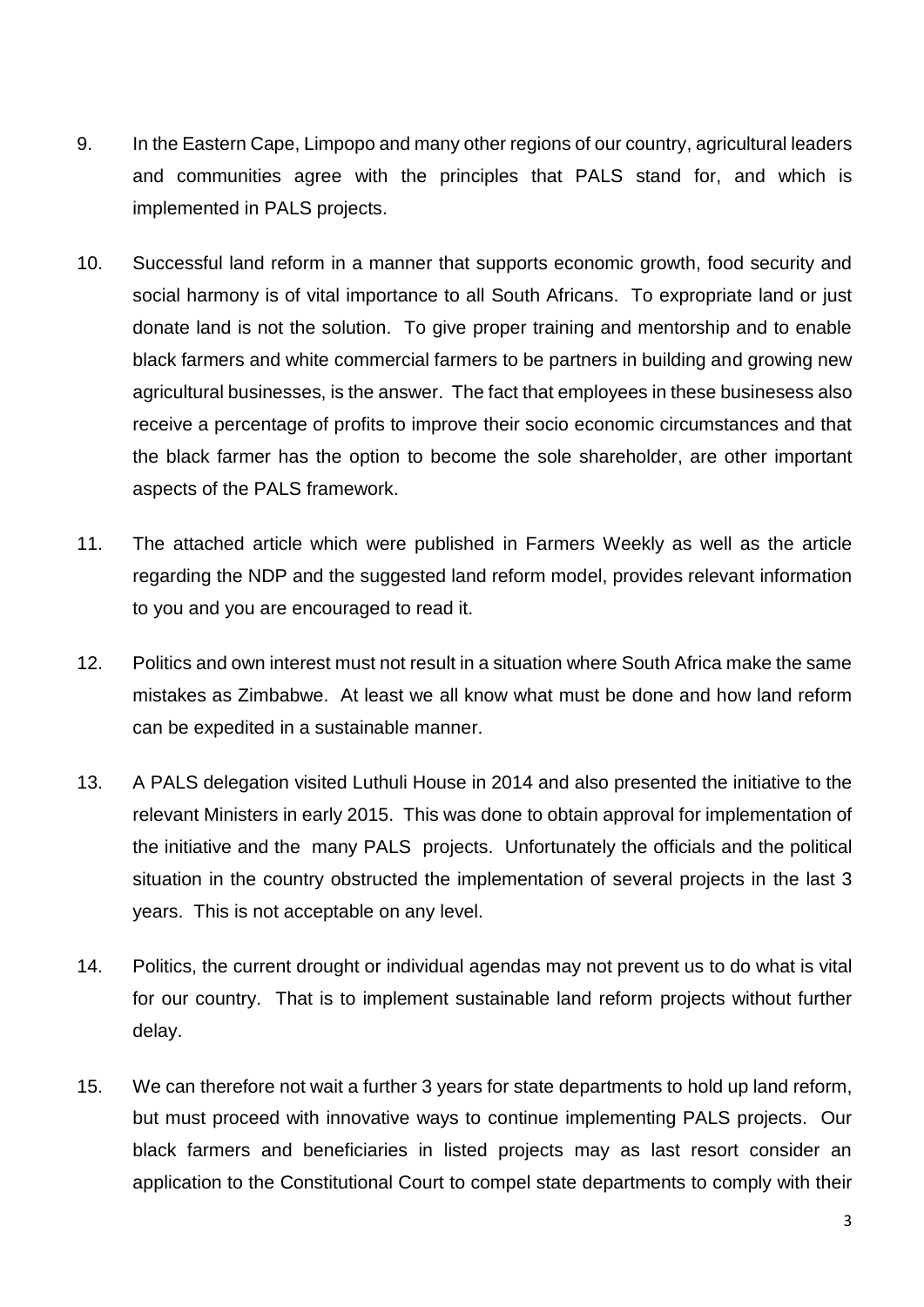Constitutional mandate regarding land reform. We hope that such an application will not become the only option and that our new political leaders will immediately address the problems regarding service delivery in state departments.

- 16. Many identified beneficiaries in listed PALS projects already received training and are very dissapointed that, despite the willingness of the white commercial farmers to implement projects in partnership with them, government departments still frustrate implementation of projects.
- 17. South Africa's Vice President and newly elected ANC President, Mr Cyril Ramaphosa attended our PALS membership meeting last year. He was informed of what PALS does and what we stand for. Now he will hopefully lead South Africa in a new era where we can cooperate and use our resources to the benefit and advantage of all South Africans

Friendly PALS greetings

PALS Team



**WITZENBERG PALS (PARTNERS IN AGRI LAND SOLUTIONS)** Telefoon / *Telephone*: 023 316 1191 E-pos / *E-mail*: [lennox@wpals.co.za](mailto:lennox@wpals.co.za) / [gerrit@jvanvuuren.co.za](mailto:gerrit@jvanvuuren.co.za) Posbus / P O Box: 79 CERES, 6835 Voortrekkerstraat / *Voortrekker Street* 84 CERES 6835